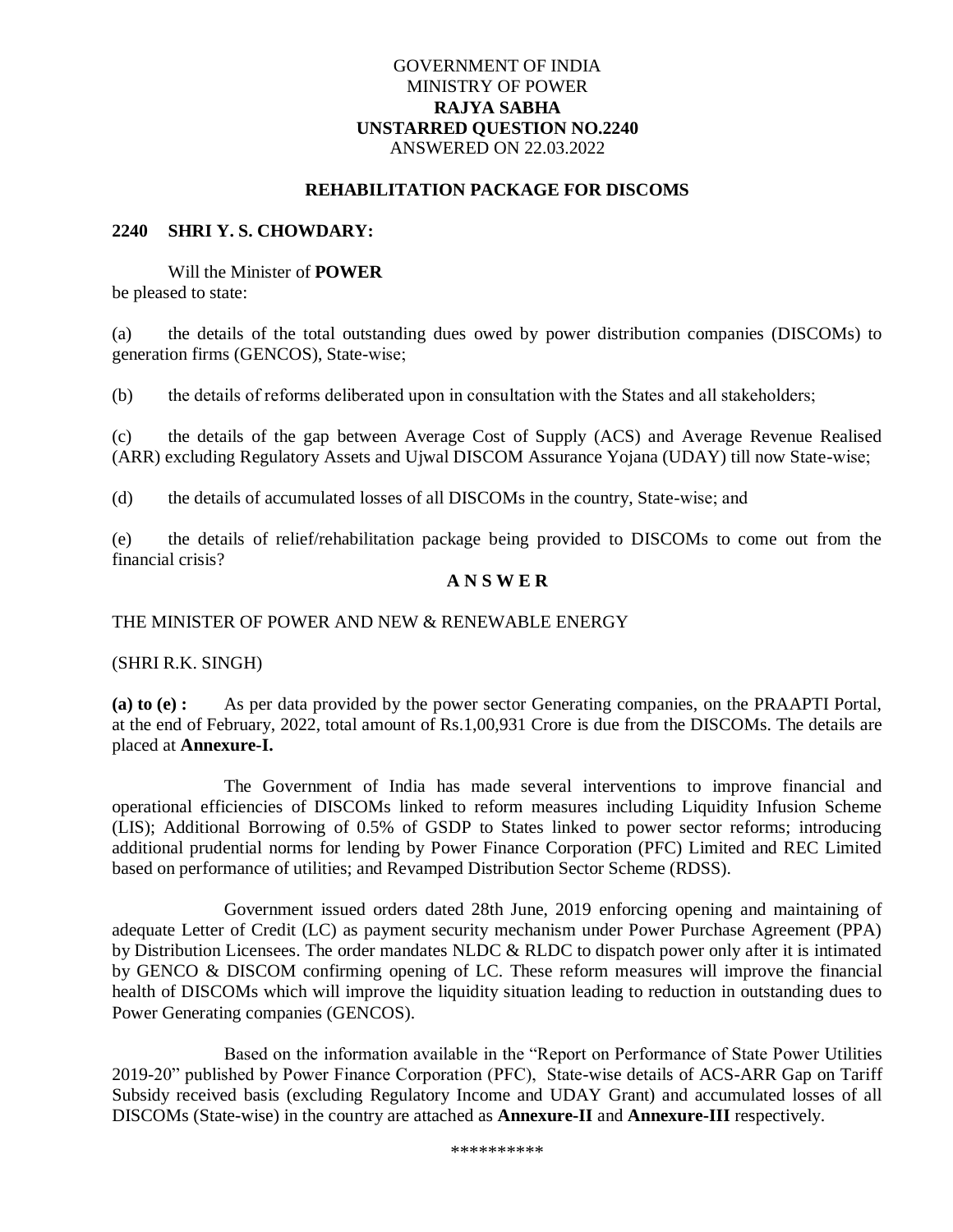### **ANNEXURE-I**

## **ANNEXURE REFERRED TO IN REPLY TO PARTS (a) TO (e) OF UNSTARRED QUESTION NO. 2240 ANSWERED IN THE RAJYA SABHA ON 22.03.2022 \*\*\*\*\*\*\*\*\*\*\*\*\*\***

## **Overdue of States towards Gencos (As per PRAAPTI Portal as on 28.02.22)**

|                                        | Overane rigures ao noi menine disputeu amoun<br><b>Total Overdues</b> |
|----------------------------------------|-----------------------------------------------------------------------|
| <b>States/UTs</b>                      | (Rs, Cr.)                                                             |
| <b>Arunachal Pradesh</b>               |                                                                       |
| Andaman and Nicobar Islands            | 8                                                                     |
| Andhra Pradesh                         | 7538                                                                  |
| Assam                                  | 5                                                                     |
| West Bengal                            | 527                                                                   |
| <b>Bihar</b>                           | 684                                                                   |
| Chandigarh                             | 78                                                                    |
| Chhattisgarh                           | 121                                                                   |
| Delhi                                  | 557                                                                   |
| Dadra and Nagar Haveli & Daman and Diu | 405                                                                   |
| Gujarat                                | 337                                                                   |
| Goa                                    | 9                                                                     |
| Himachal Pradesh                       | 14                                                                    |
| Haryana                                | 754                                                                   |
| Jammu & Kashmir                        | 6863                                                                  |
| Jharkhand                              | 3567                                                                  |
| Kerala                                 | 477                                                                   |
| Karnataka                              | 5240                                                                  |
| Meghalaya                              | 548                                                                   |
| Maharashtra                            | 19278                                                                 |
| Manipur                                | 45                                                                    |
| Madhya Pradesh                         | 5243                                                                  |
| Mizoram                                | 12                                                                    |
| Nagaland                               |                                                                       |
| Odisha                                 | 251                                                                   |
| Punjab                                 | 1326                                                                  |
| Puducherry                             | 24                                                                    |
| Rajasthan                              | 10855                                                                 |
| Sikkim                                 | $\sqrt{48}$                                                           |
| Telangana                              | 6889                                                                  |
| Tamil Nadu                             | 19442                                                                 |
| Tripura                                | 146                                                                   |
| <b>Uttar Pradesh</b>                   | 9634                                                                  |
| Uttarakhand                            | 6                                                                     |
| <b>Total</b>                           | 1,00,931                                                              |

(Overdue figures do not include disputed amount)

**[ Source: PRAPPTI Portal ]**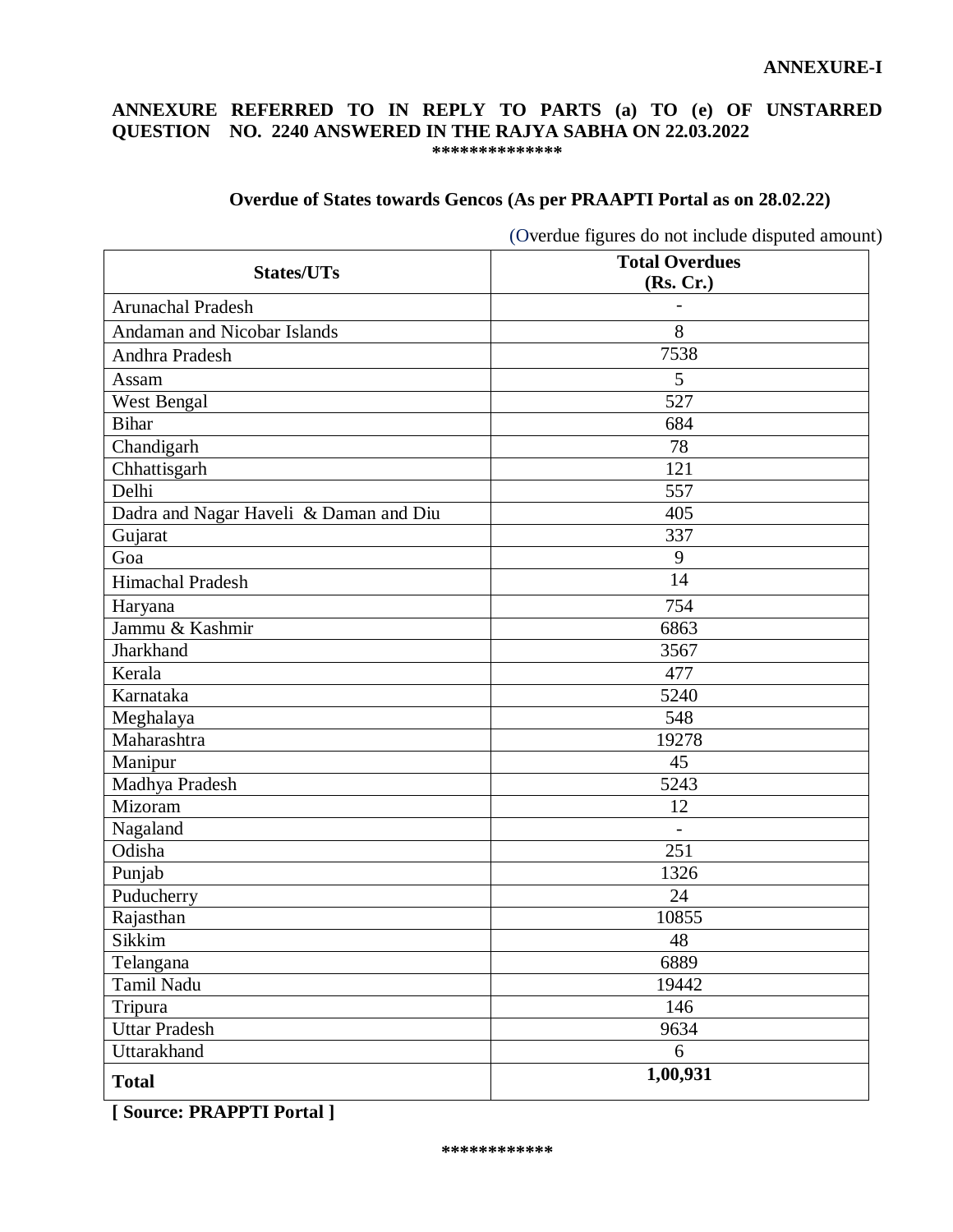## **ANNEXURE REFERRED TO IN REPLY TO PARTS (a) TO (e) OF UNSTARRED QUESTION NO. 2240 ANSWERED IN THE RAJYA SABHA ON 22.03.2022**

**\*\*\*\*\*\*\*\*\*\*\*\*\*\***

## **ACS-ARR Gap on Tariff Subsidy received basis (excluding Regulatory Income and UDAY Grant)**

|                                | 2017-18           |                                 |                                 | 2018-19      |                                 |                                 | 2019-20           |                                 |                                 |
|--------------------------------|-------------------|---------------------------------|---------------------------------|--------------|---------------------------------|---------------------------------|-------------------|---------------------------------|---------------------------------|
|                                |                   | <b>ARR</b> on                   | Gap on                          |              | <b>ARR</b> on                   | Gap on                          |                   | <b>ARR</b> on                   | Gap on                          |
|                                |                   | <b>Tariff</b>                   | <b>Tariff</b>                   |              | <b>Tariff</b>                   | <b>Tariff</b>                   |                   | <b>Tariff</b>                   | <b>Tariff</b>                   |
|                                |                   | Subsidy                         | Subsidy                         |              | <b>Subsidy</b>                  | <b>Subsidy</b>                  |                   | <b>Subsidy</b>                  | <b>Subsidy</b>                  |
|                                |                   | received                        | received                        |              | received                        | received                        |                   | received                        | received                        |
|                                | <b>ACS</b>        | basis                           | basis                           | <b>ACS</b>   | basis                           | basis                           | <b>ACS</b>        | basis                           | basis                           |
|                                |                   | (excluding<br><b>Regulatory</b> | (excluding<br><b>Regulatory</b> |              | (excluding<br><b>Regulatory</b> | (excluding<br><b>Regulatory</b> |                   | (excluding<br><b>Regulatory</b> | (excluding<br><b>Regulatory</b> |
|                                |                   | <b>Income</b> and               | <b>Income and</b>               |              | <b>Income</b>                   | <b>Income</b> and               |                   | <b>Income</b>                   | <b>Income</b> and               |
|                                |                   | Uday                            | <b>UDAY</b>                     |              | and Uday                        | <b>UDAY</b>                     |                   | and Udav                        | <b>UDAY</b>                     |
|                                |                   | Grant)                          | Grant)                          |              | Grant)                          | Grant)                          |                   | Grant)                          | Grant)                          |
| <b>State Sector</b>            | 5.46              | 4.90                            | 0.55                            | 5.97         | 5.21                            | 0.76                            | 6.11              | 5.46                            | 0.65                            |
| Andaman & Nicobar              |                   |                                 |                                 |              |                                 |                                 |                   |                                 |                                 |
| <b>Islands</b>                 | 24.65             | 4.79                            | 19.86                           | 24.22        | 4.75                            | 19.47                           | 24.60             | 5.02                            | 19.58                           |
| Andaman & Nicobar PD           | 24.65             | 4.79                            | 19.86                           | 24.22        | 4.75                            | 19.47                           | 24.60             | 5.02                            | 19.58                           |
| <b>Andhra Pradesh</b>          | 5.34              | 5.25                            | 0.09                            | 7.61         | 4.93                            | 2.69                            | 6.02              | 5.90                            | 0.12                            |
| <b>APEPDCL</b>                 | 5.40              | 5.27                            | 0.13                            | 7.76         | 5.32                            | 2.44                            | 5.84              | 5.89                            | (0.05)                          |
| <b>APSPDCL</b>                 | 5.31              | 5.23                            | 0.07                            | 7.54         | 4.73                            | 2.81                            | 6.10              | 5.90                            | 0.20                            |
| <b>Arunachal Pradesh</b>       | 6.05              | 1.41                            | 4.64                            | 7.09         | 2.82                            | 4.27                            | 8.00              | 3.08                            | 4.92                            |
| Arunachal PD                   | 6.05              | 1.41                            | 4.64                            | 7.09         | 2.82                            | 4.27                            | 8.00              | 3.08                            | 4.92                            |
| Assam                          | 6.12              | 5.85                            | 0.28                            | 6.53         | 6.51                            | 0.02                            | 5.87              | 6.01                            | (0.14)                          |
| <b>APDCL</b>                   | 6.12              | 5.85                            | 0.28                            | 6.53         | 6.51                            | 0.02                            | 5.87              | 6.01                            | (0.14)                          |
| <b>Bihar</b>                   | 5.28              | 4.59                            | 0.68                            | 5.94         | 5.33                            | 0.61                            | 6.26              | 5.34                            | 0.92                            |
| <b>NBPDCL</b>                  | 5.04              | 4.73                            | 0.31                            | 6.07         | 5.60                            | 0.47                            | 6.65              | 6.08                            | 0.57                            |
| <b>SBPDCL</b>                  | 5.46              | 4.49                            | 0.97                            | 5.84         | 5.11                            | 0.73                            | 5.95              | 4.74                            | 1.21                            |
| Chandigarh                     | 3.91              | 5.55                            | (1.64)                          | 4.16         | 4.43                            | (0.26)                          | 3.67              | 4.49                            | (0.82)                          |
| Chandigarh PD                  | 3.91              | 5.55                            | (1.64)                          | 4.16         | 4.43                            | (0.26)                          | 3.67              | 4.49                            | (0.82)                          |
| Chhattisgarh                   | 4.70              | 4.47                            | 0.23                            | 4.81         | 4.36                            | 0.45                            | 4.98              | 4.79                            | 0.18                            |
| <b>CSPDCL</b>                  | 4.70              | 4.47                            | 0.23                            | 4.81         | 4.36                            | 0.45                            | 4.98              | 4.79                            | 0.18                            |
| Dadra & Nagar Haveli           | 3.92              | 3.91                            | 0.01                            | 4.59         | 4.61                            | (0.02)                          | 5.06              | 5.09                            | (0.03)                          |
| <b>DNHPDCL</b>                 | 3.92              | 3.91                            | 0.01                            | 4.59         | 4.61                            | (0.02)                          | 5.06              | 5.09                            | (0.03)                          |
| Daman & Diu                    | 2.69              | 4.08                            | (1.38)                          | 2.99         | 3.61                            | (0.61)                          | 3.97              | 4.27                            | (0.30)                          |
| Daman & Diu PD                 | 2.69              | 4.08                            | (1.38)                          | 2.99         | 3.61                            | (0.61)                          | 3.97              | 4.27                            | (0.30)                          |
| Goa                            | 4.03              | 4.10                            | (0.06)                          | 4.64         | 4.25                            | 0.39                            | 4.77              | 4.16                            | 0.60                            |
| Goa PD                         | 4.03              | 4.10                            | (0.06)                          | 4.64         | 4.25                            | 0.39                            | 4.77              | 4.16                            | 0.60                            |
| Gujarat                        | 4.71              | 4.76                            | (0.06)                          | 4.93         | 4.96                            | (0.02)                          | $\overline{5.43}$ | 5.48                            | (0.05)                          |
| <b>DGVCL</b>                   | 5.95              | 6.00                            | (0.06)                          | 6.06         | 6.08                            | (0.02)                          | 6.61              | 6.68                            | (0.07)                          |
| <b>MGVCL</b>                   | 4.94              | 5.03                            | (0.09)                          | 5.28         | 5.33                            | (0.05)                          | 5.66              | 5.66                            | 0.00                            |
| <b>PGVCL</b>                   | 4.23              | 4.28                            | (0.05)                          | 4.51         | 4.53                            | (0.02)                          | 4.96              | 5.02                            | (0.05)                          |
| <b>UGVCL</b>                   | 4.25              | 4.29                            | (0.05)                          | 4.49         | 4.51                            | (0.02)                          | 5.00              | 5.05                            | (0.05)                          |
| Harvana                        | 5.56              | 5.64                            | (0.08)                          | 5.71         | 5.76                            | (0.05)                          | 5.62              | 5.68                            | (0.06)                          |
| <b>DHBVNL</b><br><b>UHBVNL</b> | 5.28<br>5.94      | 5.32<br>6.07                    | (0.04)<br>(0.12)                | 5.41<br>6.15 | 5.43<br>6.23                    | (0.03)<br>(0.08)                | 5.48<br>5.83      | 5.51<br>5.92                    | (0.04)<br>(0.09)                |
| <b>Himachal Pradesh</b>        | 5.09              | 5.06                            | 0.03                            | 5.14         | 5.23                            | (0.09)                          | 5.05              | 5.07                            | (0.02)                          |
| HPSEBL                         | 5.09              | 5.06                            | 0.03                            | 5.14         | 5.23                            | (0.09)                          | 5.05              | 5.07                            | (0.02)                          |
| Jammu & Kashmir                | 4.05              | 2.20                            | 1.85                            | 4.19         | 2.47                            | 1.72                            | 4.18              | 2.15                            | 2.03                            |
| <b>JKPDD</b>                   | 4.05              | 2.20                            | 1.85                            | 4.19         | 2.47                            | 1.72                            | 4.18              | 2.15                            | 2.03                            |
| <b>Jharkhand</b>               | 5.37              | 5.21                            | 0.16                            | 5.26         | 4.68                            | 0.58                            | 6.33              | 4.98                            | 1.35                            |
| <b>JBVNL</b>                   | 5.37              | 5.21                            | 0.16                            | 5.26         | 4.68                            | 0.58                            | 6.33              | 4.98                            | 1.35                            |
| Karnataka                      | 5.83              | 5.46                            | 0.36                            | 6.11         | 5.43                            | 0.68                            | 6.59              | 6.22                            | 0.37                            |
| <b>BESCOM</b>                  | 5.68              | 5.76                            | (0.08)                          | 6.64         | 5.94                            | 0.70                            | 7.13              | 6.56                            | 0.57                            |
| CHESCOM                        | 5.79              | 5.14                            | 0.65                            | 5.53         | 5.27                            | 0.25                            | 5.51              | 5.26                            | 0.26                            |
| <b>GESCOM</b>                  | 5.86              | 5.35                            | 0.51                            | 5.57         | 5.10                            | 0.47                            | 7.03              | 6.28                            | 0.75                            |
| <b>HESCOM</b>                  | 6.23              | 5.03                            | 1.20                            | 5.94         | 4.61                            | 1.33                            | 5.81              | 5.98                            | (0.17)                          |
| <b>MESCOM</b>                  | 5.74              | 5.34                            | 0.40                            | 5.17         | 5.29                            | (0.11)                          | 6.23              | 6.10                            | 0.13                            |
| Kerala                         | 5.45              | 5.14                            | 0.32                            | 5.36         | 5.31                            | 0.05                            | 5.63              | 5.53                            | 0.10                            |
| <b>KSEBL</b>                   | $\overline{5.45}$ | 5.14                            | 0.32                            | 5.36         | 5.31                            | 0.05                            | 5.63              | 5.53                            | 0.10                            |
| Lakshadweep                    | 23.45             | 4.34                            | 19.11                           | 24.75        | 4.45                            | 20.30                           | 22.63             | 4.41                            | 18.22                           |
| Lakshadweep ED                 | 23.45             | 4.34                            | 19.11                           | 24.75        | 4.45                            | 20.30                           | 22.63             | 4.41                            | 18.22                           |
| <b>Madhya Pradesh</b>          | 5.59              | 4.72                            | 0.88                            | 5.81         | 4.42                            | 1.39                            | 5.77              | 4.98                            | 0.79                            |
| MPMaKVVCL                      | 5.60              | 4.30                            | 1.30                            | 5.98         | 4.05                            | 1.93                            | 5.69              | 4.73                            | 0.96                            |
| MPPaKVVCL                      | 5.54              | 5.33                            | 0.21                            | 5.64         | 5.06                            | 0.58                            | 5.63              | 5.52                            | 0.11                            |
| MPPoKVVCL                      | 5.65              | 4.47                            | 1.19                            | 5.82         | 4.09                            | 1.73                            | 6.02              | 4.61                            | 1.41                            |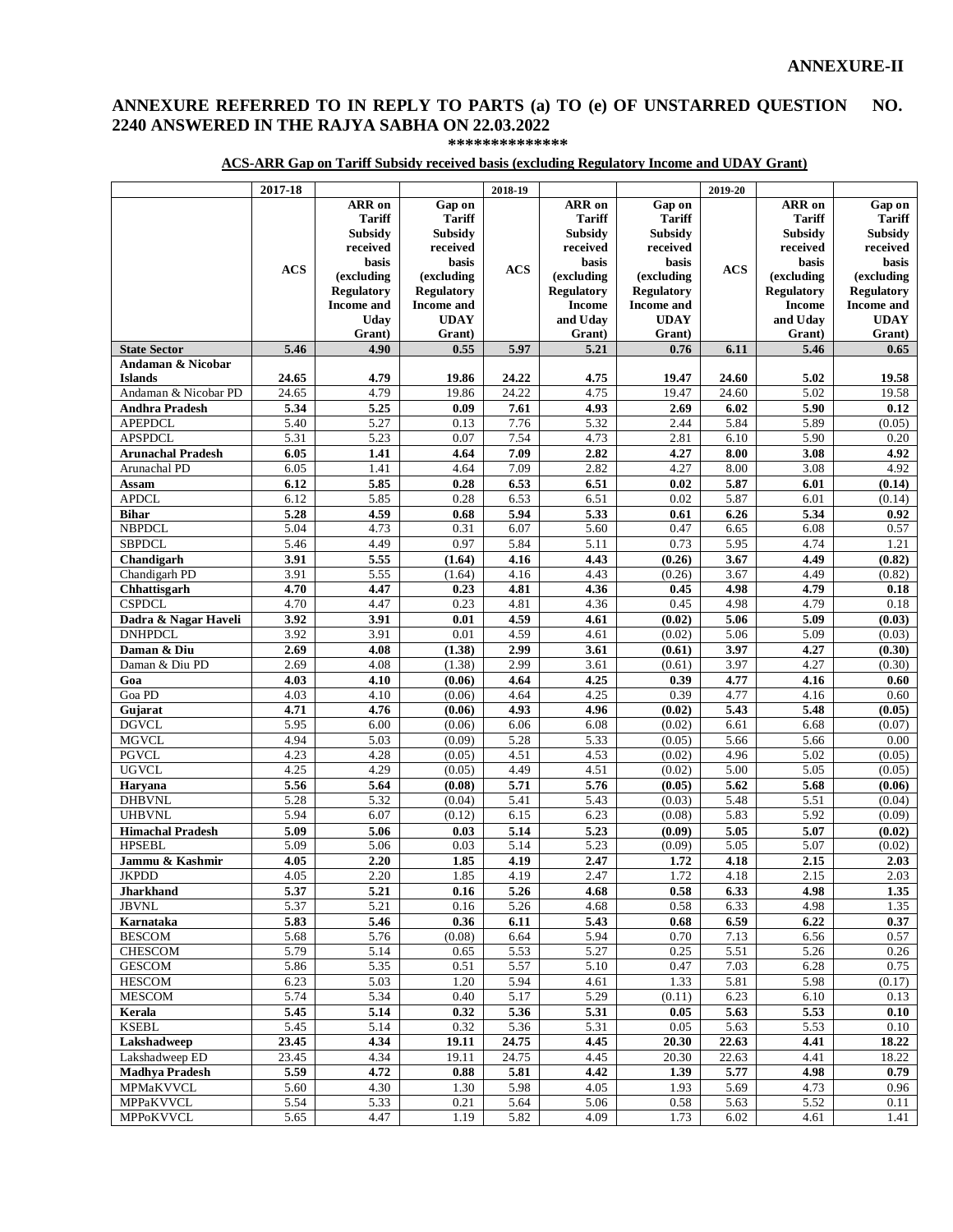| Maharashtra                | 5.40 | 5.10 | 0.31       | 6.15 | 6.31 | (0.16)   | 6.83 | 6.30              | 0.53     |
|----------------------------|------|------|------------|------|------|----------|------|-------------------|----------|
| <b>MSEDCL</b>              | 5.40 | 5.10 | 0.31       | 6.15 | 6.31 | (0.16)   | 6.83 | 6.30              | 0.53     |
| Manipur                    | 5.48 | 5.50 | (0.02)     | 5.79 | 4.50 | 1.29     | 6.50 | 4.85              | 1.64     |
| <b>MSPDCL</b>              | 5.48 | 5.50 | (0.02)     | 5.79 | 4.50 | 1.29     | 6.50 | 4.85              | 1.64     |
| Meghalaya                  | 4.71 | 3.55 | 1.16       | 4.95 | 4.10 | 0.85     | 5.70 | 3.89              | 1.81     |
| MePDCL                     | 4.71 | 3.55 | 1.16       | 4.95 | 4.10 | 0.85     | 5.70 | 3.89              | 1.81     |
| <b>Mizoram</b>             | 5.64 | 6.94 | (1.30)     | 7.46 | 6.28 | 1.18     | 6.17 | 8.11              | (1.94)   |
| Mizoram PD                 | 5.64 | 6.94 | (1.30)     | 7.46 | 6.28 | 1.18     | 6.17 | 8.11              | (1.94)   |
| Nagaland                   | 6.02 | 5.21 | $\bf 0.81$ | 9.74 | 5.64 | 4.09     | 7.49 | 1.87              | 5.62     |
| Nagaland PD                | 6.02 | 5.21 | 0.81       | 9.74 | 5.64 | 4.09     | 7.49 | 1.87              | 5.62     |
| Odisha                     | 4.31 | 3.99 | 0.32       | 4.75 | 4.15 | 0.60     | 4.78 | 4.44              | 0.34     |
| <b>CESU</b>                | 4.39 | 3.79 | 0.59       | 4.45 | 3.96 | 0.49     | 4.64 | 4.23              | 0.41     |
| <b>NESCO Utility</b>       | 4.30 | 4.15 | 0.15       | 4.43 | 4.42 | $0.00\,$ | 4.86 | 4.60              | 0.26     |
| <b>SOUTHCO Utility</b>     | 3.78 | 3.24 | 0.54       | 3.94 | 3.36 | 0.58     | 4.81 | 3.84              | 0.97     |
|                            |      |      | 0.03       |      |      |          |      |                   |          |
| <b>WESCO Utility</b>       | 4.48 | 4.45 |            | 5.72 | 4.54 | 1.18     | 4.88 | 4.84              | $0.04\,$ |
| Puducherry                 | 4.37 | 4.38 | (0.02)     | 4.75 | 4.62 | 0.13     | 5.78 | 4.81              | 0.97     |
| Puducherry PD              | 4.37 | 4.38 | (0.02)     | 4.75 | 4.62 | 0.13     | 5.78 | 4.81              | 0.97     |
| Punjab                     | 5.54 | 5.03 | 0.50       | 5.94 | 5.99 | (0.05)   | 6.07 | $\overline{5.90}$ | 0.17     |
| <b>PSPCL</b>               | 5.54 | 5.03 | 0.50       | 5.94 | 5.99 | (0.05)   | 6.07 | 5.90              | 0.17     |
| Rajasthan                  | 6.87 | 5.38 | 1.49       | 6.56 | 5.06 | 1.50     | 6.81 | 5.32              | 1.49     |
| <b>AVVNL</b>               | 7.20 | 5.69 | 1.51       | 7.10 | 5.57 | 1.53     | 6.89 | 6.15              | 0.74     |
| <b>JdVVNL</b>              | 6.77 | 5.00 | 1.77       | 6.26 | 4.48 | 1.78     | 6.83 | 4.51              | 2.31     |
| <b>JVVNL</b>               | 6.73 | 5.48 | 1.25       | 6.46 | 5.21 | 1.24     | 6.73 | 5.45              | 1.29     |
| Sikkim                     | 3.52 | 3.26 | 0.25       | 3.41 | 3.39 | $0.02\,$ | 4.21 | 3.67              | 0.54     |
| Sikkim PD                  | 3.52 | 3.26 | 0.25       | 3.41 | 3.39 | 0.02     | 4.21 | 3.67              | 0.54     |
| <b>Tamil Nadu</b>          | 6.33 | 4.89 | 1.43       | 6.69 | 4.81 | 1.88     | 6.76 | 4.68              | 2.09     |
| <b>TANGEDCO</b>            | 6.33 | 4.89 | 1.43       | 6.69 | 4.81 | 1.88     | 6.76 | 4.68              | 2.09     |
| Telangana                  | 5.68 | 4.51 | 1.17       | 6.36 | 4.90 | 1.45     | 6.41 | 5.33              | 1.09     |
| <b>TSNPDCL</b>             | 5.67 | 4.37 | 1.29       | 6.44 | 4.58 | 1.85     | 6.28 | 5.48              | $0.80\,$ |
| <b>TSSPDCL</b>             | 5.68 | 4.57 | 1.12       | 6.32 | 5.05 | 1.27     | 6.48 | 5.25              | 1.22     |
| <b>Tripura</b>             | 4.15 | 4.24 | (0.09)     | 4.25 | 4.31 | (0.06)   | 4.86 | 4.43              | 0.43     |
| <b>TSECL</b>               | 4.15 | 4.24 | (0.09)     | 4.25 | 4.31 | (0.06)   | 4.86 | 4.43              | 0.43     |
| <b>Uttar Pradesh</b>       | 5.21 | 4.74 | 0.47       | 6.39 | 5.80 | 0.59     | 6.38 | 5.93              | 0.45     |
| <b>DVVNL</b>               | 5.39 | 4.44 | 0.95       | 6.46 | 5.37 | 1.09     | 5.88 | 5.42              | 0.46     |
| <b>KESCO</b>               | 6.88 | 7.05 | (0.17)     | 8.55 | 7.25 | 1.29     | 8.08 | 7.44              | 0.65     |
| <b>MVVNL</b>               | 5.31 | 5.10 | 0.21       | 6.87 | 6.50 | 0.38     | 6.69 | 6.40              | 0.29     |
| PaVVNL                     | 5.10 | 4.66 | 0.44       | 5.99 | 5.60 | 0.39     | 6.28 | 5.97              | 0.31     |
| PuVVNL                     | 4.89 | 4.53 | 0.36       | 6.14 | 5.68 | 0.45     | 6.48 | 5.73              | 0.74     |
| <b>Uttarakhand</b>         | 4.47 | 4.29 | $0.18\,$   | 4.79 | 4,24 | 0.55     | 4,94 | 4.74              | 0.21     |
| <b>UPCL</b>                | 4.47 | 4.29 | 0.18       | 4.79 | 4.24 | 0.55     | 4.94 | 4.74              | 0.21     |
| <b>West Bengal</b>         | 5.17 | 4.96 | 0.22       | 5.50 | 5.22 | 0.28     | 5.82 | 5.40              | 0.42     |
| <b>WBSEDCL</b>             | 5.17 | 4.96 | 0.22       | 5.50 | 5.22 | 0.28     | 5.82 | 5.40              | 0.42     |
| <b>Private Sector</b>      | 6.32 | 6.67 | (0.35)     | 6.60 | 6.86 | (0.26)   | 6.91 | 7.08              | (0.17)   |
| <b>Delhi</b>               | 6.52 | 6.60 | (0.07)     | 6.57 | 6.79 | (0.21)   | 7.42 | 7.22              | 0.20     |
| <b>BRPL</b>                | 6.80 | 6.81 | (0.01)     | 6.92 | 7.17 | (0.25)   | 7.57 | 7.21              | 0.36     |
| <b>BYPL</b>                | 7.07 | 6.64 | 0.43       | 6.55 | 6.71 | (0.16)   | 7.16 | 6.75              | 0.41     |
| <b>TPDDL</b>               | 5.80 | 6.30 | (0.50)     | 6.17 | 6.38 | (0.21)   | 7.41 | 7.59              | (0.17)   |
| Gujarat                    | 6.02 | 6.52 | (0.50)     | 6.82 | 7.08 | (0.26)   | 6.53 | 7.05              | (0.52)   |
| <b>Torrent Power</b>       |      |      |            |      |      |          |      |                   |          |
| Ahmedabad                  | 6.07 | 6.55 | (0.49)     | 6.90 | 7.18 | (0.28)   | 6.63 | 7.21              | (0.58)   |
| <b>Torrent Power Surat</b> | 5.89 | 6.43 | (0.54)     | 6.63 | 6.85 | (0.22)   | 6.30 | 6.68              | (0.38)   |
| Maharashtra                |      |      |            | 6.70 | 6.71 | (0.01)   | 6.41 | 6.83              | (0.42)   |
| <b>AEML</b>                |      |      |            | 6.70 | 6.71 | (0.01)   | 6.41 | 6.83              | (0.42)   |
| <b>Uttar Pradesh</b>       | 5.39 | 7.16 | (1.77)     | 6.28 | 7.18 | (0.90)   | 6.34 | 7.17              | (0.83)   |
| <b>NPCL</b>                | 5.39 | 7.16 | (1.77)     | 6.28 | 7.18 | (0.90)   | 6.34 | 7.17              | (0.83)   |
| <b>West Bengal</b>         | 6.18 | 6.92 | (0.74)     | 6.41 | 6.92 | (0.52)   | 6.48 | 6.97              | (0.49)   |
| <b>CESC</b>                | 6.14 | 6.92 | (0.77)     | 6.39 | 6.94 | (0.55)   | 6.54 | 7.05              | (0.52)   |
| <b>IPCL</b>                | 6.67 | 6.93 | (0.26)     | 6.63 | 6.73 | (0.10)   | 5.76 | 5.82              | (0.06)   |
| <b>Grand Total</b>         | 5.50 | 4.99 | 0.50       | 6.00 | 5.31 | 0.70     | 6.15 | 5.55              | 0.60     |
|                            |      |      |            |      |      |          |      |                   |          |

#### \*\*\*\*\*\*\*\*\*\*\*\*\*\*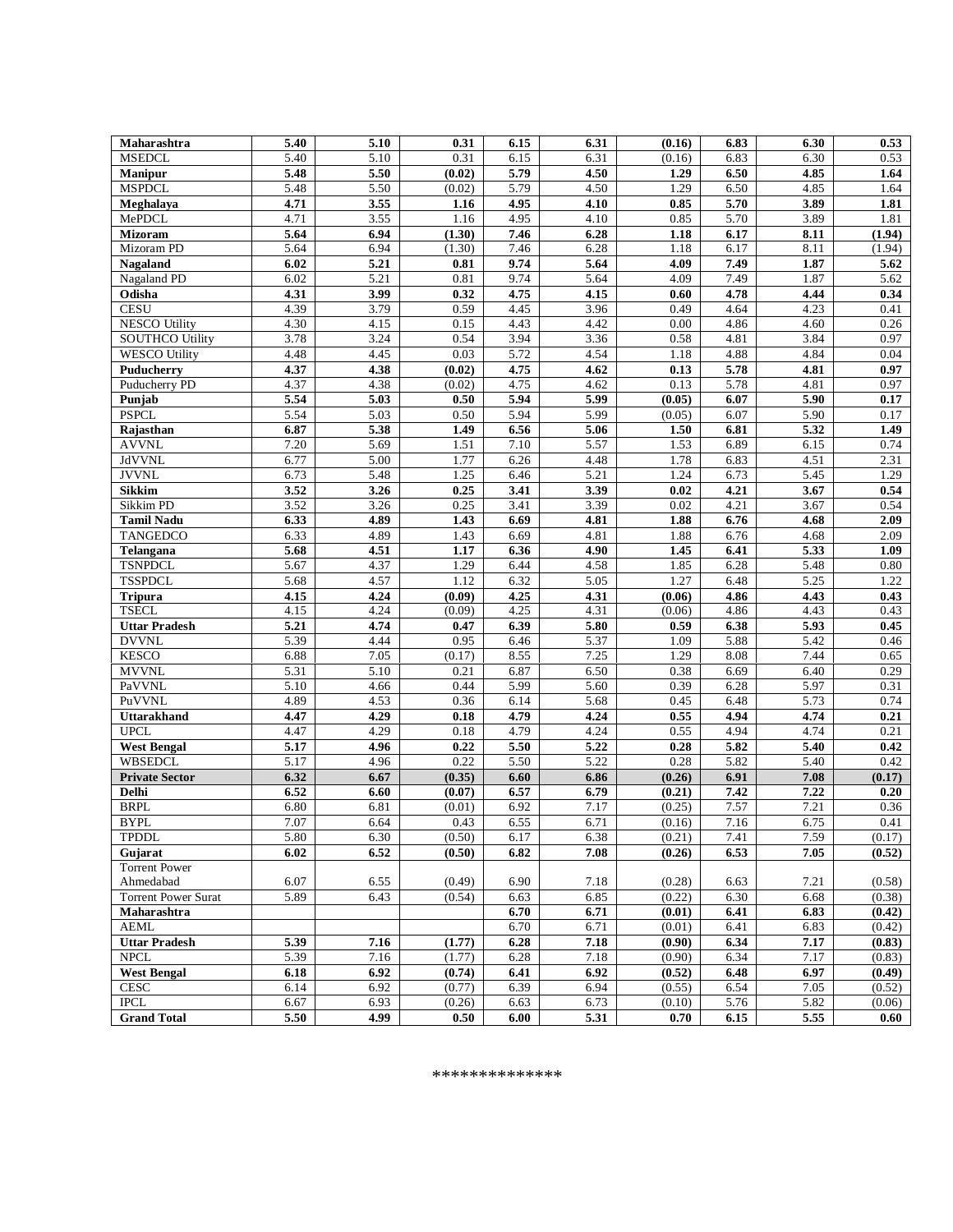# **ANNEXURE REFERRED TO IN REPLY TO PARTS (a) TO (e) OF UNSTARRED QUESTION NO. 2240 ANSWERED IN THE RAJYA SABHA ON 22.03.2022**

## **\*\*\*\*\*\*\*\*\*\*\*\*\*\***

|                          | As on March 31, | As on March 31, | As on March 31, |
|--------------------------|-----------------|-----------------|-----------------|
|                          | 2018            | 2019            | 2020            |
| <b>State Sector</b>      | (4, 44, 106)    | (4,92,360)      | (5,22,869)      |
| Andaman & Nicobar        |                 |                 |                 |
| <b>Islands</b>           |                 |                 |                 |
| Andaman & Nicobar PD     |                 |                 |                 |
| <b>Andhra Pradesh</b>    | (16, 822)       | (29, 147)       | (29, 143)       |
| <b>APEPDCL</b>           | (3,330)         | (7, 974)        | (7, 971)        |
| <b>APSPDCL</b>           | (13, 492)       | (21, 173)       | (21, 172)       |
| <b>Arunachal Pradesh</b> |                 |                 |                 |
| Arunachal PD             |                 |                 |                 |
| <b>Assam</b>             | (2,975)         | (2,956)         | (2,753)         |
| <b>APDCL</b>             | (2,975)         | (2,956)         | (2,753)         |
| <b>Bihar</b>             | (9,244)         | (12, 258)       | (15,206)        |
| <b>NBPDCL</b>            | (2,768)         | (3,888)         | (5,171)         |
| <b>SBPDCL</b>            | (6, 477)        | (8,370)         | (10,035)        |
| Chandigarh               |                 |                 |                 |
| Chandigarh PD            |                 |                 |                 |
| Chhattisgarh             | (6,275)         | (6,318)         | (7,290)         |
| <b>CSPDCL</b>            | (6,275)         | (6,318)         | (7,290)         |
| Dadra & Nagar Haveli     | 115             | 129             | 140             |
| <b>DNHPDCL</b>           | 115             | 129             | 140             |
| Daman & Diu              |                 |                 |                 |
| Daman & Diu PD           |                 |                 |                 |
| Goa                      |                 |                 |                 |
| Goa PD                   |                 |                 |                 |
| Gujarat                  | 923             | 988             | 1,336           |
| <b>DGVCL</b>             | 521             | 534             | 621             |
| <b>MGVCL</b>             | 344             | 356             | 392             |
| <b>PGVCL</b>             | (201)           | (172)           | (20)            |
| <b>UGVCL</b>             | 259             | 270             | 343             |
| Haryana                  | (29, 590)       | (29,309)        | (28,978)        |
| <b>DHBVNL</b>            | (13,790)        | (13, 695)       | (13, 581)       |
| <b>UHBVNL</b>            | (15,800)        | (15, 614)       | (15,396)        |
| <b>Himachal Pradesh</b>  | (1, 535)        | (1,532)         | (1,505)         |
| <b>HPSEBL</b>            | (1, 535)        | (1, 532)        | (1,505)         |
| Jammu & Kashmir          |                 |                 |                 |
| <b>JKPDD</b>             |                 |                 |                 |
| <b>Jharkhand</b>         | (4,521)         | (5,272)         | (6,258)         |
| <b>JBVNL</b>             | (4,521)         | (5,272)         | (6,258)         |

# **Accumulated losses of all DISCOMs (State-wise) in the country**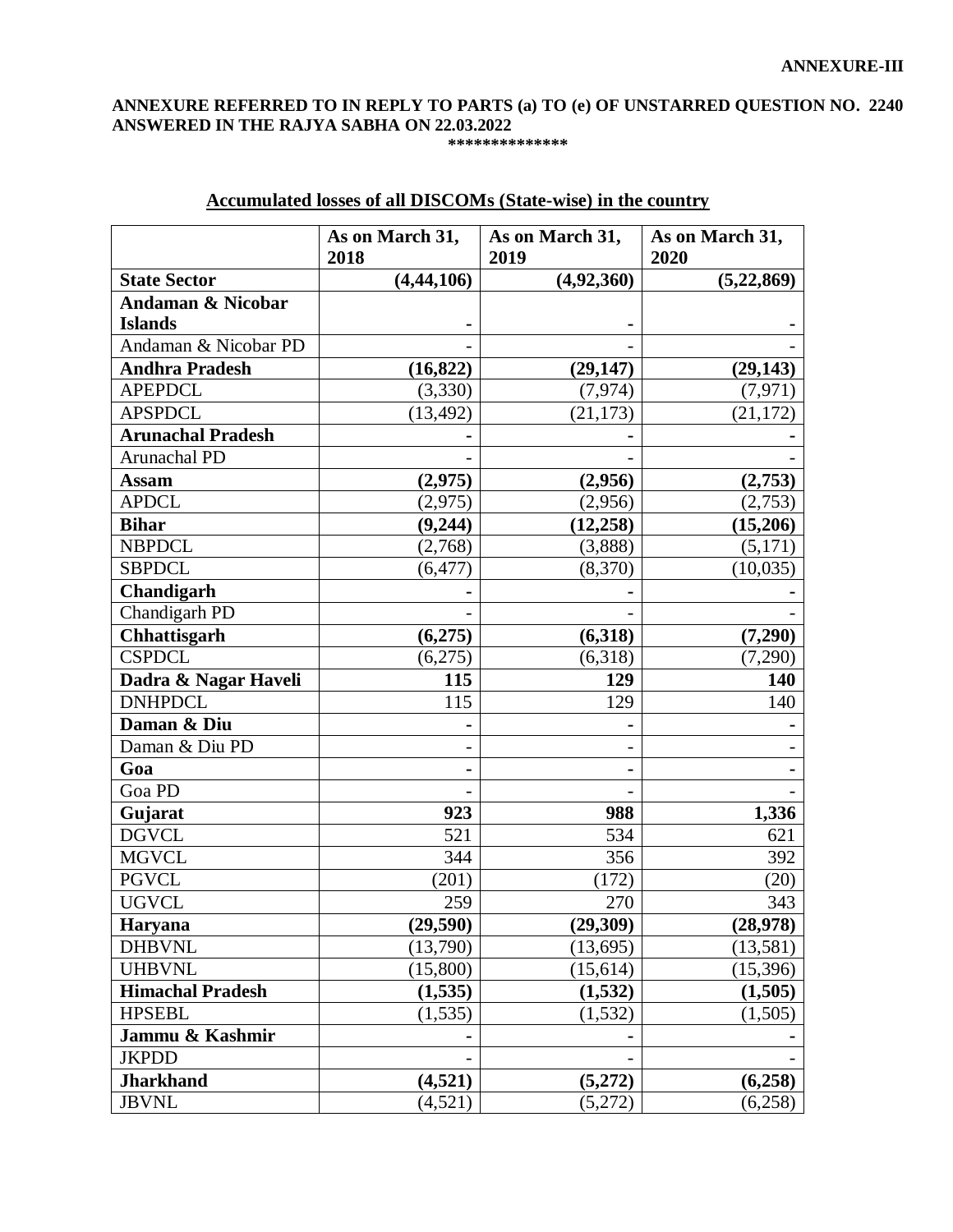| Karnataka              | (4, 725)  | (3,794)   | (5, 645)  |
|------------------------|-----------|-----------|-----------|
| <b>BESCOM</b>          | (194)     | (148)     | (1)       |
| <b>CHESCOM</b>         | (666)     | (876)     | (1,242)   |
| <b>GESCOM</b>          | (1,350)   | (1,002)   | (1,995)   |
| <b>HESCOM</b>          | (2,646)   | (1,956)   | (2, 638)  |
| <b>MESCOM</b>          | 131       | 188       | 231       |
| Kerala                 | (9,777)   | (11,239)  | (12, 104) |
| <b>KSEBL</b>           | (9,777)   | (11,239)  | (12, 104) |
| Lakshadweep            |           |           |           |
| Lakshadweep ED         |           |           |           |
| <b>Madhya Pradesh</b>  | (43, 733) | (51,061)  | (52, 978) |
| MPMaKVVCL              | (18, 115) | (21,962)  | (23, 237) |
| MPPaKVVCL              | (10, 846) | (11, 421) | (10, 492) |
| <b>MPPoKVVCL</b>       | (14, 772) | (17,678)  | (19,249)  |
| Maharashtra            | (26, 887) | (25,791)  | (25, 484) |
| <b>MSEDCL</b>          | (26, 887) | (25,791)  | (25, 484) |
| <b>Manipur</b>         | (85)      | (129)     | (137)     |
| <b>MSPDCL</b>          | (85)      | (129)     | (137)     |
| Meghalaya              | (1,779)   | (1,982)   | (2,397)   |
| MePDCL                 | (1,779)   | (1,982)   | (2,397)   |
| <b>Mizoram</b>         |           |           |           |
| Mizoram PD             |           |           |           |
| <b>Nagaland</b>        |           |           |           |
| Nagaland PD            |           |           |           |
| Odisha                 | (4,929)   | (6,308)   | (7, 152)  |
| <b>CESU</b>            | (3, 647)  | (3,914)   | (4,249)   |
| <b>NESCO Utility</b>   | (305)     | (308)     | (451)     |
| <b>SOUTHCO Utility</b> | (553)     | (765)     | (1,101)   |
| <b>WESCO Utility</b>   | (424)     | (1,321)   | (1, 351)  |
| <b>Puducherry</b>      | (435)     | (471)     | (772)     |
| Puducherry PD          | (435)     | (471)     | (772)     |
| Punjab                 | (6,963)   | (7,001)   | (8, 159)  |
| <b>PSPCL</b>           | (6,963)   | (7,001)   | (8,159)   |
| Rajasthan              | (92, 460) | (89, 854) | (86, 868) |
| <b>AVVNL</b>           | (29, 485) | (29, 019) | (28, 230) |
| <b>JdVVNL</b>          | (31,009)  | (29, 775) | (29,765)  |
| <b>JVVNL</b>           | (31, 967) | (31,060)  | (28, 872) |
| <b>Sikkim</b>          |           |           |           |
| Sikkim PD              |           |           |           |
| <b>Tamil Nadu</b>      | (75, 272) | (87, 895) | (99, 860) |
| <b>TANGEDCO</b>        | (75, 272) | (87, 895) | (99, 860) |
| <b>Telangana</b>       | (28,209)  | (36, 231) | (42, 293) |
| <b>TSNPDCL</b>         | (8, 814)  | (11, 869) | (12, 984) |
| <b>TSSPDCL</b>         | (19, 395) | (24, 362) | (29, 309) |
| <b>Tripura</b>         | (441)     | (423)     | (513)     |
| <b>TSECL</b>           | (441)     | (423)     | (513)     |